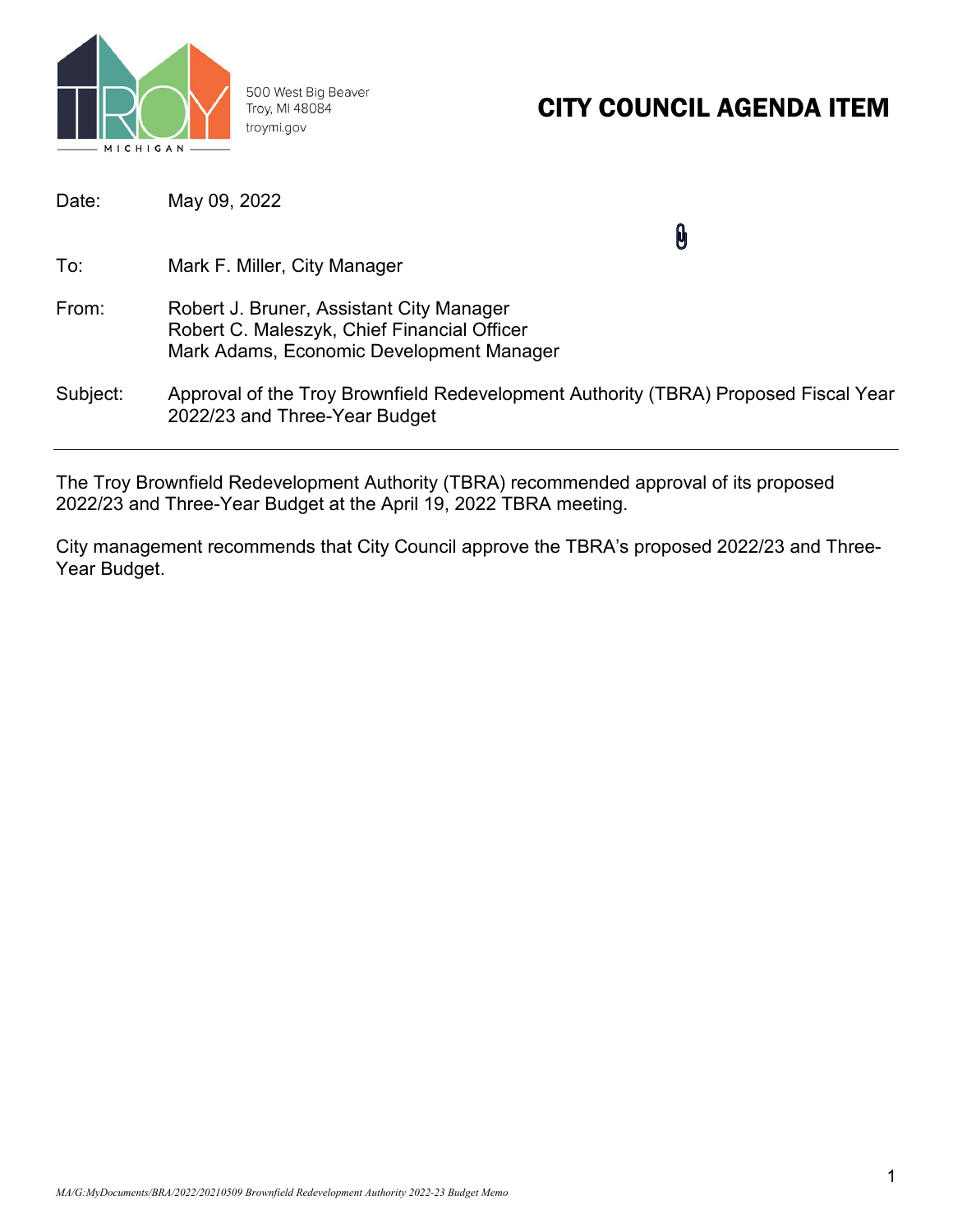

*Brownfield Redevelopment Authority*

**County of Oakland, State of Michigan**

**2022/23 through 2024/25 Budget**

### **Introduction**

The Brownfield Redevelopment Financing Act, Act 381 of 1996, now recodified and found at MCL 125.2651 et.seq., authorized the City of Troy to create the Troy Brownfield Redevelopment Authority (TBRA), which occurred on January 18, 1999. The purpose of the TBRA is to implement Brownfield Plans, create Brownfield redevelopment zones, promote revitalization, redevelopment and reuse of distressed properties within the City. Furthermore, the TBRA may utilize tax increment financing to assist redevelopment.

The TBRA shall consist of not less than five (5) persons and not more than nine (9) persons who serve for three year terms, and are appointed by the Mayor and approved by City Council.

The three year budget contains five active Brownfield plans as follows: Plan #4 for the TCF Bank Branch; Plan #7 for the Regency at Troy (Ciena Healthcare); Plan #8 for the Somerset Shops; Plan #9 for the Uptown Apartments (formerly Midtown Apts.); and Plan #10 for the Harrison Poolside Troy Apartments.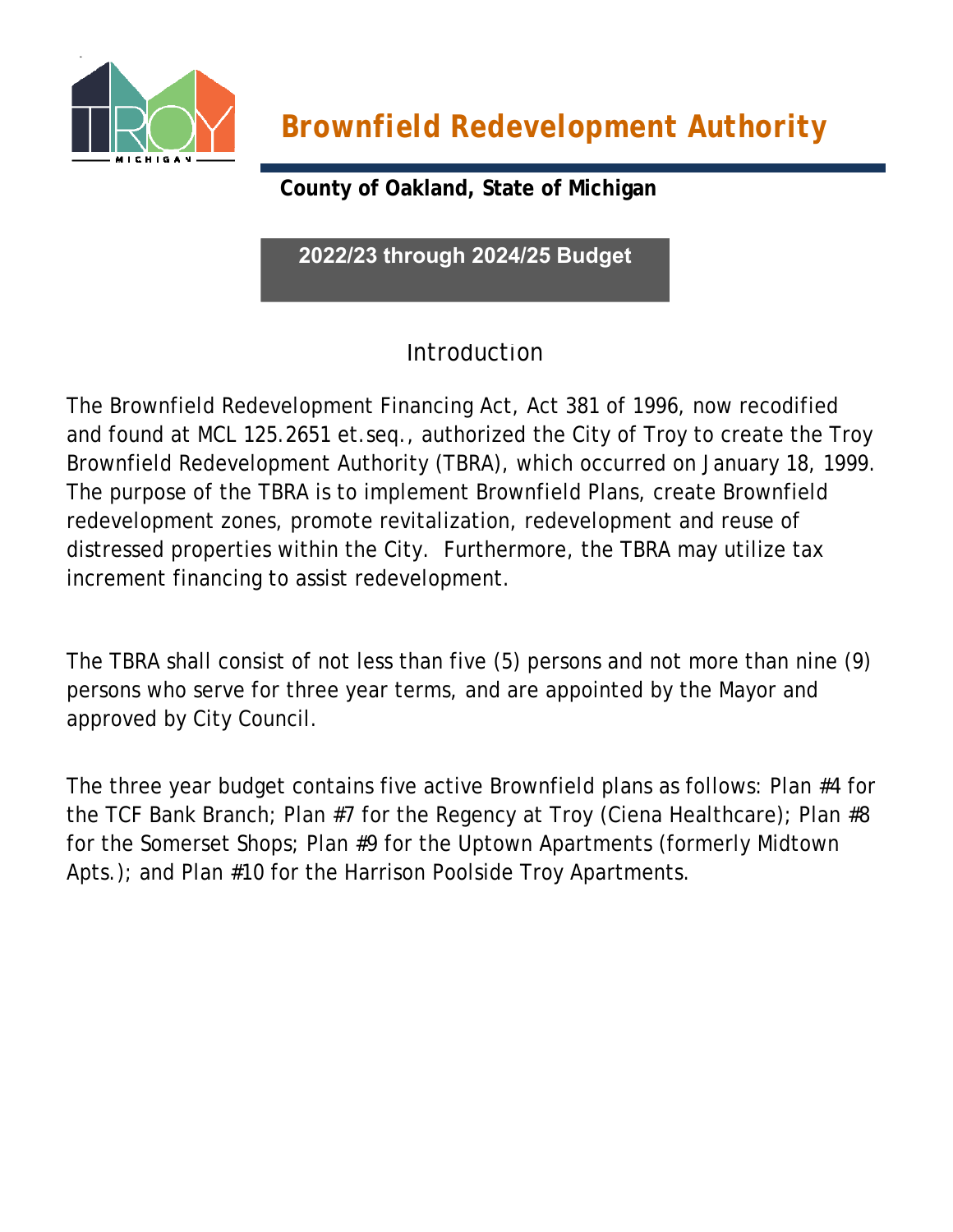

#### **County of Oakland, State of Michigan**

**2022/23 through 2024/25 Budget**

|                                         | 2021        |    | 2022             |    | 2022          | 2023          | 2024          | 2025          |
|-----------------------------------------|-------------|----|------------------|----|---------------|---------------|---------------|---------------|
|                                         | Actual      |    | <b>Estimated</b> |    | <b>Budget</b> | <b>Budget</b> | <b>Budget</b> | <b>Budget</b> |
| <b>REVENUE</b>                          |             |    |                  |    |               |               |               |               |
| Property Taxes-TCF                      | \$<br>3,389 | \$ | 3,549            | \$ | 3,560         | 9,230<br>\$   | 9,720<br>\$   | 10,240<br>\$  |
| Property Taxes-MJR                      | 78,629      |    | 50,304           |    | 63,370        |               |               |               |
| Property Taxes - Somerset Shops         | 13,557      |    | 19,386           |    | 18,140        | 17,980        | 20,190        | 22,480        |
| Property Taxes - Regency at Troy        |             |    |                  |    |               |               |               |               |
| Property Taxes - Uptown Apts.           |             |    | 144,850          |    | 62,920        | 185,510       | 196,210       | 207,340       |
| Property Taxes - Harrison-Troy PS Apts. |             |    |                  |    |               |               |               |               |
| Interest Income                         | (4, 294)    |    | 500              |    | 4,000         | 2,000         | 2,500         | 3,000         |
| <b>Total Revenues</b>                   | 91,281      |    | 218,589          |    | 151,990       | 214,720       | 228,620       | 243,060       |
| <b>EXPENDITURES</b>                     |             |    |                  |    |               |               |               |               |
| <b>Administrative Expenses</b>          | 5,700       |    | 5,800            |    | 5,800         | 6,000         | 6,200         | 6,400         |
| <b>Audit Fees</b>                       | 1,800       |    | 1,900            |    | 1,880         | 1,900         | 2,000         | 2,100         |
| Payment to TCF Bank                     | 3,036       |    | 3,549            |    | 3,560         | 9,230         | 9,720         | 10,240        |
| Payment to MJR                          |             |    |                  |    |               |               |               |               |
| Payment to Somerset Shops               | 13,557      |    | 19,386           |    | 18,140        | 17,980        | 20,190        | 22,480        |
| Payment to Regency at Troy              |             |    |                  |    |               |               |               |               |
| Payment to Uptown Apts.                 |             |    | 144,850          |    | 62,920        | 185,510       | 196,210       | 207,340       |
| Payment to Harrison-Troy PS Apts.       |             |    |                  |    |               |               |               |               |
| Other expenditures                      |             |    | 300              |    | 300           | 1,000         | 1,000         | 1,000         |
| TOTAL - EXPENDITURES                    | 24,093      |    | 175,785          |    | 92,600        | 221,620       | 235,320       | 249,560       |
| Change in Fund Balance                  | 67,188      |    | 42,804           |    | 59,390        | (6,900)       | (6,700)       | (6, 500)      |
| <b>BEGINNING FUND BALANCE</b>           | 697,237     |    | 764,425          |    | 764,425       | 807,229       | 800,329       | 793,629       |
| <b>ENDING FUND BALANCE</b>              | \$764,425   | \$ | 807,229          | \$ | 823,815       | \$800,329     | \$793,629     | \$787,129     |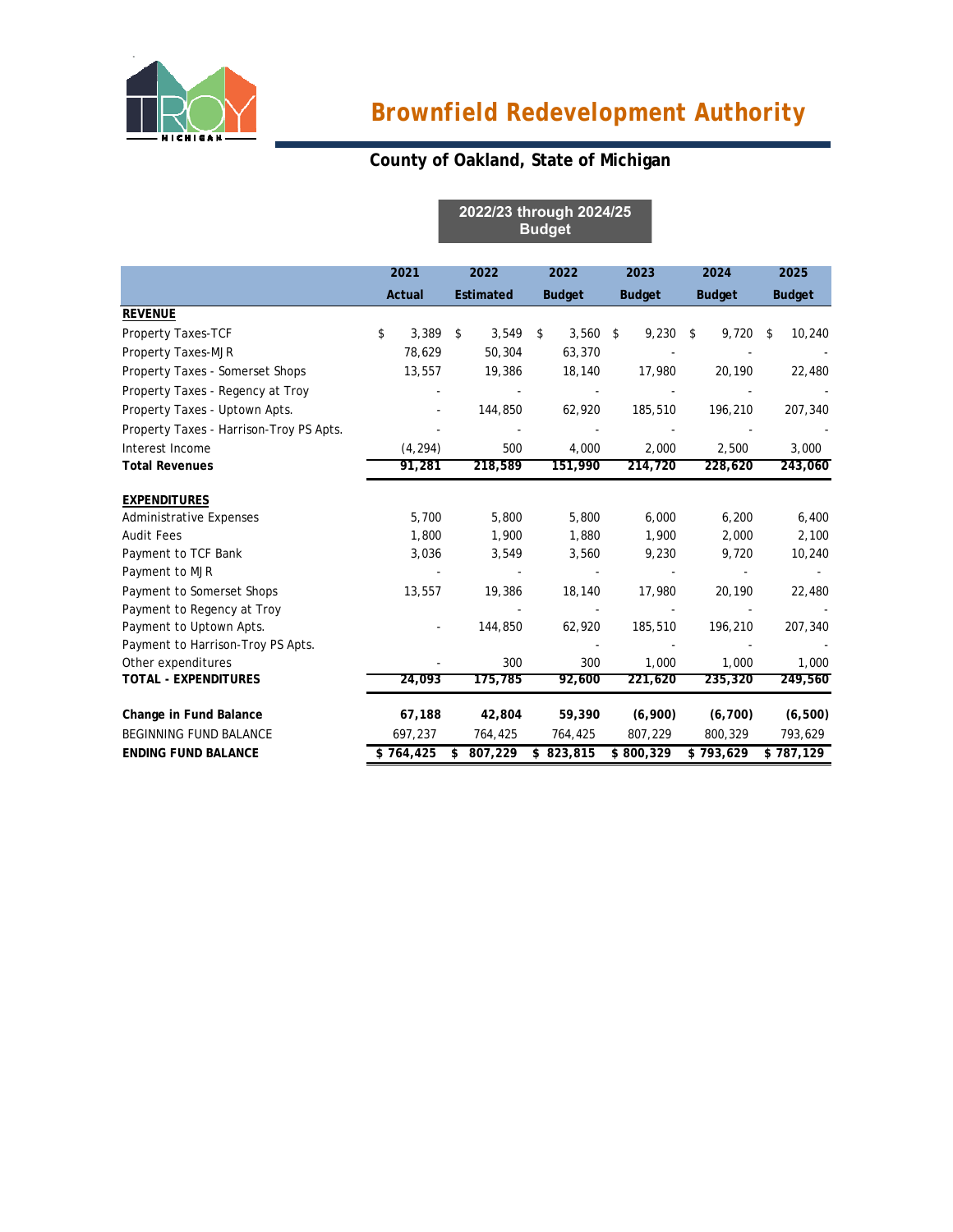

# *Brownfield Redevelopment Authority*

**Tax Capture and Millage**

### **County of Oakland, State of Michigan**

|                                        |                    | 2022/23 through 2024/25 |                |      |               |
|----------------------------------------|--------------------|-------------------------|----------------|------|---------------|
|                                        | 2023               |                         | 2024           |      | 2025          |
|                                        | <b>Budget</b>      |                         | <b>Budget</b>  |      | <b>Budget</b> |
| TCF Bank (TCF)(BR4)                    |                    |                         |                |      |               |
| <b>Base Taxable Value</b>              | \$<br>197,940      | \$                      | 197,940        | \$   | 197,940       |
| Taxable Value                          | 775,560            |                         | 806,582        |      | 838,846       |
| <b>Captured Taxable Value</b>          | 577,620            |                         | 608,642        |      | 640,906       |
| <b>TCF Bank Tax Revenues</b>           | 9,230              |                         | 9,720          |      | 10,240        |
| Somerset Shops (SSS)(BR8)              |                    |                         |                |      |               |
| <b>Base Taxable Value</b>              | \$<br>1,843,250    | \$                      | 1,843,250      | - \$ | 1,843,250     |
| <b>Taxable Value</b>                   | 2,735,700          |                         | 2,845,128      |      | 2,958,933     |
| <b>Captured Taxable Value</b>          | 892,450            |                         | 1,001,878      |      | 1,115,683     |
| Somerset Shops Tax Revenues            | 17,980             |                         | 20,190         |      | 22,480        |
| Regency at Troy (MSC)(BR7)             |                    |                         |                |      |               |
| <b>Base Taxable Value</b>              | \$<br>879,840      | - \$                    | 879,840        | - \$ | 879,840       |
| Taxable Value                          | 738,480            |                         | 738,480        |      | 738,480       |
| <b>Captured Taxable Value</b>          |                    |                         | $\overline{a}$ |      |               |
| <b>MSC Tax Revenues</b>                |                    |                         |                |      |               |
| Uptown Apts. (MTA)(BR9)                |                    |                         |                |      |               |
| <b>Base Taxable Value</b>              | \$<br>1,856,750 \$ |                         | 1,856,750 \$   |      | 1,856,750     |
| Taxable Value                          | 6,058,630          |                         | 6,300,975      |      | 6,553,014     |
| <b>Captured Taxable Value</b>          | 4,201,880          |                         | 4,444,225      |      | 4,696,264     |
| <b>MTA Tax Revenues</b>                | 185,510            |                         | 196,210        |      | 207,340       |
| Harrison Troy Poolside Apt (HTA)(BR10) |                    |                         |                |      |               |
| <b>Base Taxable Value</b>              | \$<br>368,620 \$   |                         | 368,620 \$     |      | 368,620       |
| Taxable Value                          | 165,580            |                         | 165,580        |      | 165,580       |
| <b>Captured Taxable Value</b>          |                    |                         | Ĭ.             |      |               |
| <b>HTA Tax Revenues</b>                |                    |                         |                |      |               |
| <b>Total Tax Revenues</b>              | \$<br>212,720 \$   |                         | 226,120        | \$   | 240,060       |